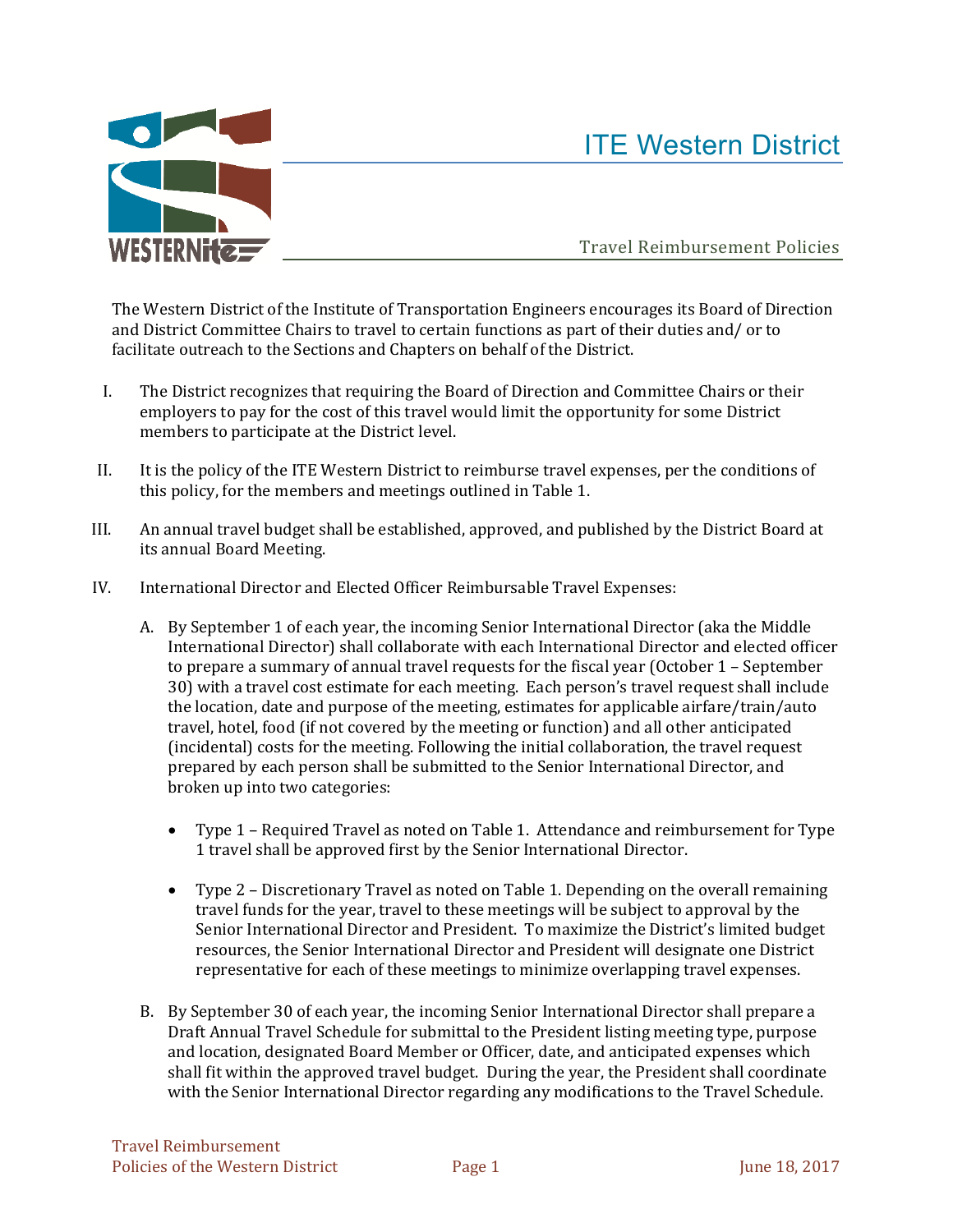The Secretary-Treasurer shall receive a copy and be responsible for regularly reporting to the President and Senior International Director on total travel budget spent to date. If a request is made to attend a meeting or function not included in the Annual Travel Schedule provided to the President, then a request for travel and reimbursement shall be submitted to the President prior to the event, and will be subject to budget constraints as per IV.C.

- C. Once all travel funds have been exhausted from the annual budget, the President and Senior International Director may authorize additional travel by identifying the source of travel reimbursement funds and securing approval from the Senior International Director. Without this authorization, additional discretionary travel expenses will not be approved or reimbursed.
- D. Allowed reimbursable travel funds for International Directors and elected Officers are governed by and limited as follows:
	- i. Travel: Travel expenses that may be reimbursed include:
		- 1. Airfare. Round trip coach airfare from the member's home to the meeting. If a member travels to multiple destinations then only the equivalent portion of the trip to and from the meeting shall be reimbursed. Advance purchase is recommended to reduce airfare costs. If the member chooses to combine their travel with other activities not related to the District, the reimbursement is not to exceed the cost of the equivalent round trip coach airfare between the member's home and the meeting.
		- 2. Baggage fees.
		- 3. Another mode of travel. A member may choose another mode to travel to the meeting; however, the reimbursement shall not exceed the cost of the equivalent round trip coach airfare. For members who choose to drive, travel will be reimbursed at the current mileage rate allowed by the IRS, up to the equivalent round trip coach airfare.
		- 4. Ground transportation between the airport and meeting. Rental car expenses at meeting locations (to travel to/from the hotel from the airport) will only be reimbursed where the cost of the car rental is equal to or less than other ground transportation options or where such rental reduces the overall cost of ground transportation.
		- 5. Mileage between home and airport with airport parking or ground transportation service to and from the airport. Mileage will be reimbursed at the current mileage rate allowed by the IRS and members are encouraged to use economy or off-site parking lots.
	- ii. Only the member that is incurring the cost of travel may be reimbursed. If no cost is incurred by the member then no expense shall be claimed or reimbursed.
	- iii. If a reimbursement request has been submitted for a portion of a trip (i.e., for just the travel in advance of the trip, prior to hotel or other reimbursable expenses being incurred), any subsequent reimbursement requests for the same trip shall include the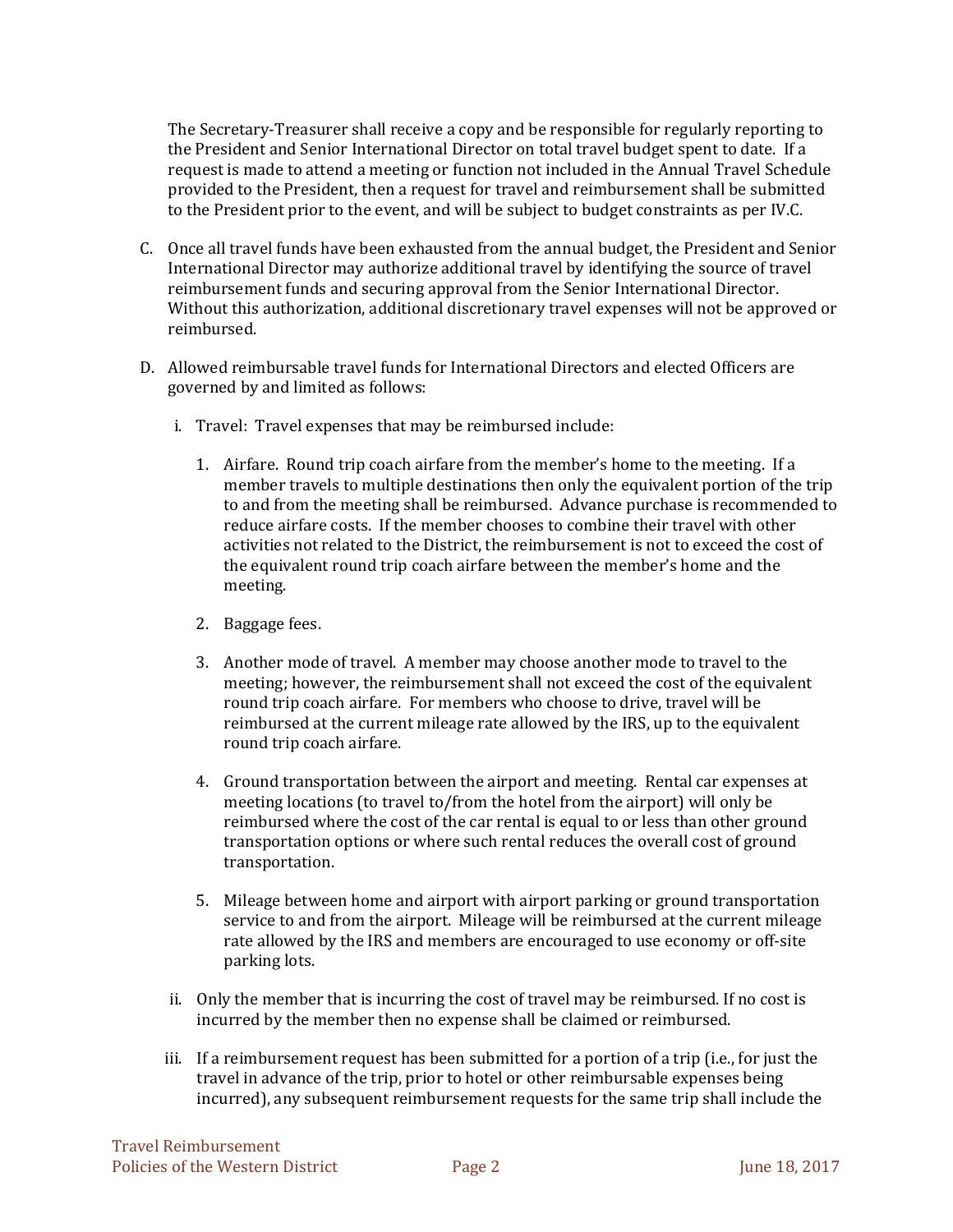previous reimbursement requests for that trip (and noted as paid if appropriate). Subsequent requests for the same trip should include all previous requests with the final request noted as "Final" so that the total cost of the trip can be accounted for and compared to the initial estimate (per IV.A)..

- iv. Lodging: Lodging expenses, including taxes and services charges, may be reimbursed. Room rates should be at the conference room rate (if available) or comparable to the current GSA rate (http://www.gsa.gov/portal/category/104711). All reimbursements for lodging expenses will be subject to review by the Senior International Director and President. If no rates are found that are comparable to the GSA or offered meeting rate, then the rate must be within reason and approved by the Senior International Director and President prior to travel. Advance reservations are recommended to reduce costs whenever possible.
- v. Meals: The maximum reimbursement amount for meals shall be governed by the current GSA guidelines (http://www.gsa.gov/portal/category/104711) and includes taxes and tips. Receipts for each day's meals shall not exceed the per diem amount for that locale. Exceptions to the GSA food per diem can be made if the meal expense was a fixed price for a meeting dinner, and noted as such on the receipt.
- vi. Incidental Expenses: Incidental expenses are defined as any tips (including those given to porters, baggage carriers, and hotel staff), gifts, snacks, WiFi, and any other expenses. These expenses will not be reimbursed unless prior approval is obtained from the Senior International Director and President. Any meal and beverage expenses are governed by IV.D.v and are not considered as an incidental expense.
- vii. It is the responsibility of every International Director and Board Member to minimize travel expenses as reasonable and to maximize the travel budget of the District. *Maximizing the District's limited budget resources will allow for attendance at more meetings and functions (Type 2 Discretionary Travel) throughout the year.*
- viii. Travel Reimbursement Forms shall be submitted for approval within 60 days of the event. Forms for summer and fall expenses must be submitted prior to September 30 so that they are recorded and paid in the appropriate fiscal year.
- V. District Administrator Travel Expenses. Reimbursable travel expenses for the District Administrator are governed by the policies discussed in Section IV.D. In addition, the District Administrator may be reimbursed for registration fees for either a Western District Annual meeting or a joint Western District meeting with International. A travel budget for District Administrator travel expenses is established on an annual basis and the maximum reimbursed amount shall not exceed this budget.
- VI. Committee Chair Travel Expenses. Reimbursable travel expenses for District Committee Chairs only includes travel from the member's home to the meeting as governed by the policies discussed in Section IV.D.i. and lodging as governed by IV.D.iv. By September 30 of each year, the Vice President shall prepare an Annual Committee Chair Travel Budget listing meeting type, chair position, and anticipated expenses which shall fit within the approved travel budget. The approved travel budget is primarily intended for travel to the Mid-Year and Annual Board Meetings. Committee Chairs may be able to obtain reimbursement for lodging at the Annual Meeting if there is travel budget remaining after the Mid-Year Board Meeting. The maximum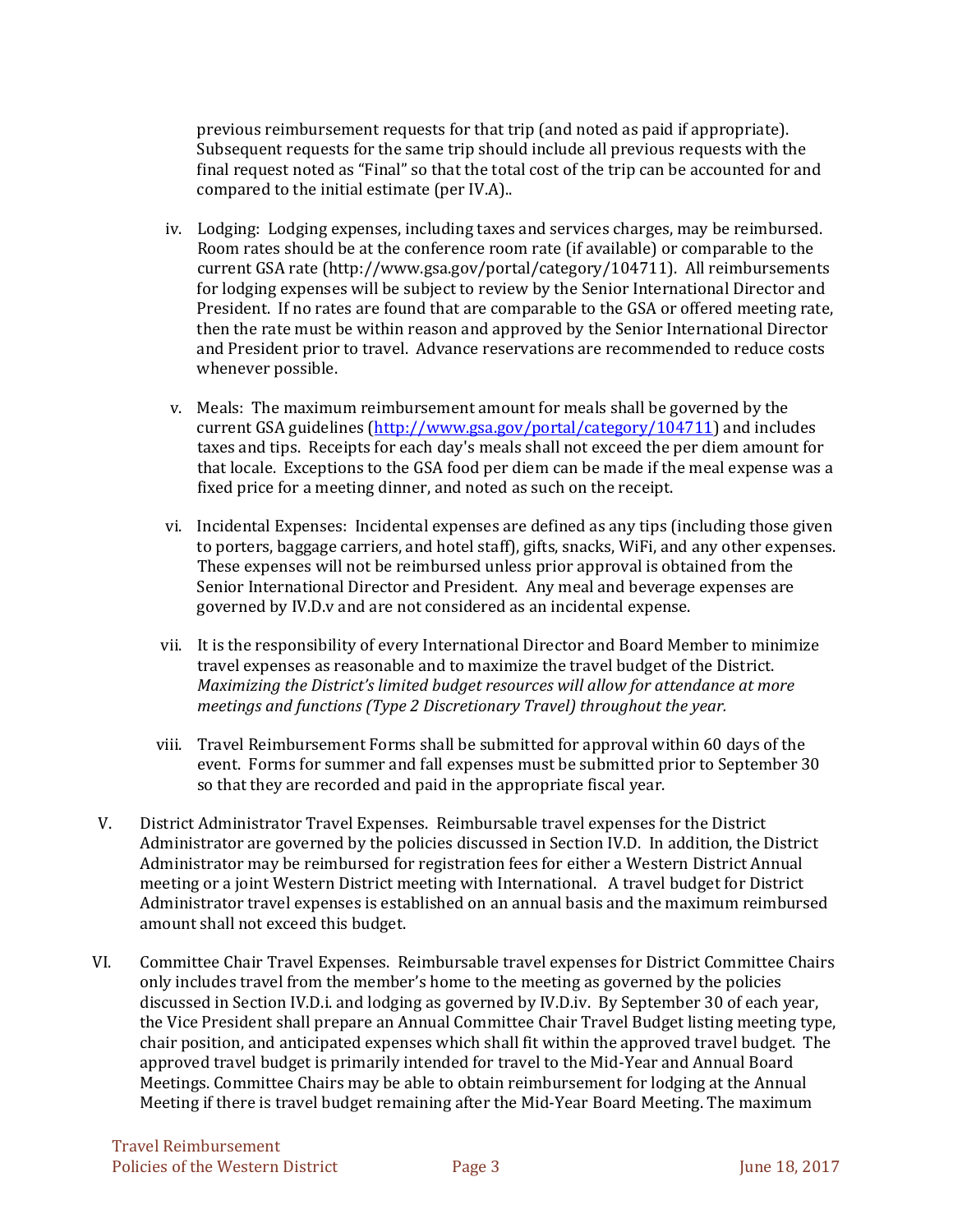reimbursed amount for all Committee Chair travel shall not exceed the annual budget unless approved by the President prior to travel.

It is the responsibility of every Committee Chair to minimize travel expenses as reasonable and to maximize the travel budget of the District. The Committee Chair travel budget is intended for those who wouldn't be able to make the trip otherwise, and to supplement employer reimbursements and/or donation of personal funds when available.

- VII. The limitations described above assume that the member has traveled to serve primarily on behalf of the Western District. If the member is also performing activities in support of their employer or other agencies, the member will submit no more than a correspondingly appropriate proportional share of travel expenses for reimbursement by the Western District.
- VIII. International ITE is responsible for expenses associated with travel by Western District members elected as officers of International ITE. This includes International President, International Vice President, and International Past President. Expenses for Western District International Directors are not covered by International ITE but are covered under other sections of this policy.
	- IX. Allowable expenses will be promptly reimbursed by the Western District Secretary-Treasurer upon submission of a Western District "Travel/Expense Reimbursement Request Form" and appropriate receipts for expenses, including air travel, ground transportation, hotel, meals (not to exceed per diem amount for the locale), and approval from the Senior International Director. The Senior International Director's reimbursement request shall be reviewed and approved by the District President.

## **Table 1**

## **ITE Western District‐Supported Meeting Travel Reimbursement1**

|                                                                                                                           | <b>International</b><br><b>Directors</b> | Past |             | <b>Vice</b><br>President President President | Secretary<br><b>Treasurer</b> | <b>District</b><br>Administrator | <b>District</b><br>Committee<br>Chairs |
|---------------------------------------------------------------------------------------------------------------------------|------------------------------------------|------|-------------|----------------------------------------------|-------------------------------|----------------------------------|----------------------------------------|
| Western District Annual Board<br>Meeting                                                                                  | X                                        | X    | X           | X                                            | X                             | X                                | $X^2$                                  |
| Western District<br>Mid-Year Board Meeting                                                                                | X                                        | X    | X           | X                                            | X                             | X                                | ${\bf X}^2$                            |
| International ITE<br>Annual Meeting                                                                                       | X                                        |      | ${\bf X}^3$ |                                              |                               |                                  |                                        |
| Exchange of Records Meeting <sup>4</sup>                                                                                  |                                          |      |             | X                                            | X                             |                                  |                                        |
| Formal Meetings of the ITE<br>International Board (including the<br><b>International Nominating</b><br>Committee Meeting) | X                                        |      |             |                                              |                               |                                  |                                        |
| Western District Section/Chapter,<br>Student Leadership Summit, or<br>Other Meetings                                      | ${\bf X}^5$                              |      | ${\bf X}^5$ |                                              |                               |                                  | 2                                      |